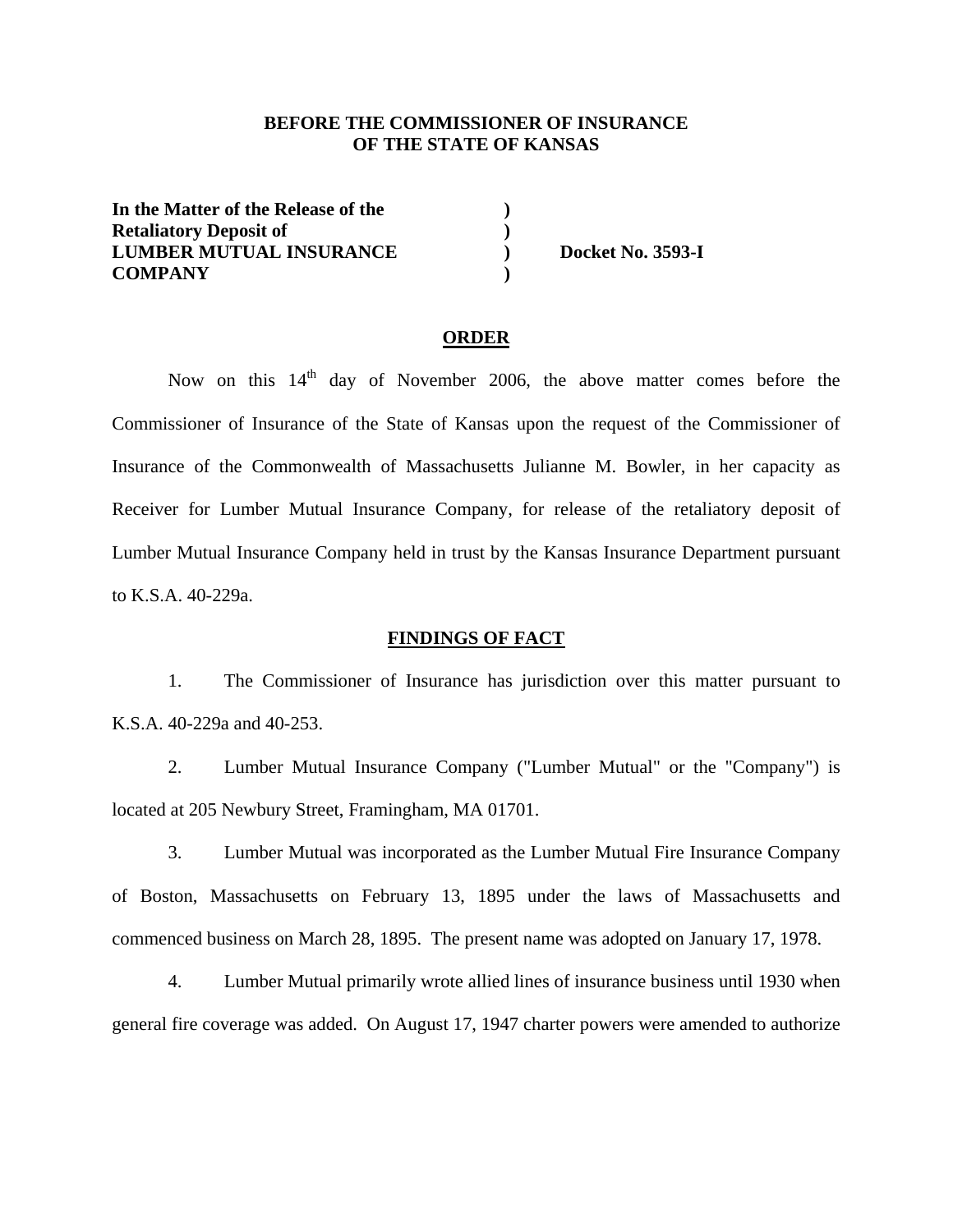the writing of all types and classes of insurance except life and endowments. The Company began to issue casualty coverage on July 1, 1951.

 5. Lumber Mutual was admitted and authorized to do business in the state of Kansas on December 30, 1991.

 6. Pursuant to K.S.A. 40-253, and prior to the issuance of a certificate of authority to do business in Kansas, Lumber Mutual made a retaliatory deposit of securities with the Kansas Insurance Department ("KID") in the amount of \$300,000 for the use and benefit of the Company's Kansas policyholders.

 7. Under K.S.A. 40-253 Lumber Mutual was also required to make a retaliatory deposit with KID to guarantee payment of its workers' compensation claims to Kansas policyholders. The amount of such deposit was computed in accordance with the calculation set forth in the State of Massachusetts C-1 Form and the minimum deposit was required to have a par value of at least \$50,000.

 8. The retaliatory deposit described in paragraphs 6 and 7 above presently consists of the following described security:

Description: **U.S. Treasury Note** CUSIP NO. **9128275G3** Custodian: **Commerce Bank and Trust, Topeka KS** Maturity: **May 15, 2009** Interest Rate: **5.50%** Par Value: **\$350,000** Market Value: **\$357,219 (as of 10/31/2006)**

 9. On November 1, 2000, the Massachusetts Supreme Judicial Court for Suffolk County ("Massachusetts Court") placed Lumber Mutual and its subsidiaries, SEACO Insurance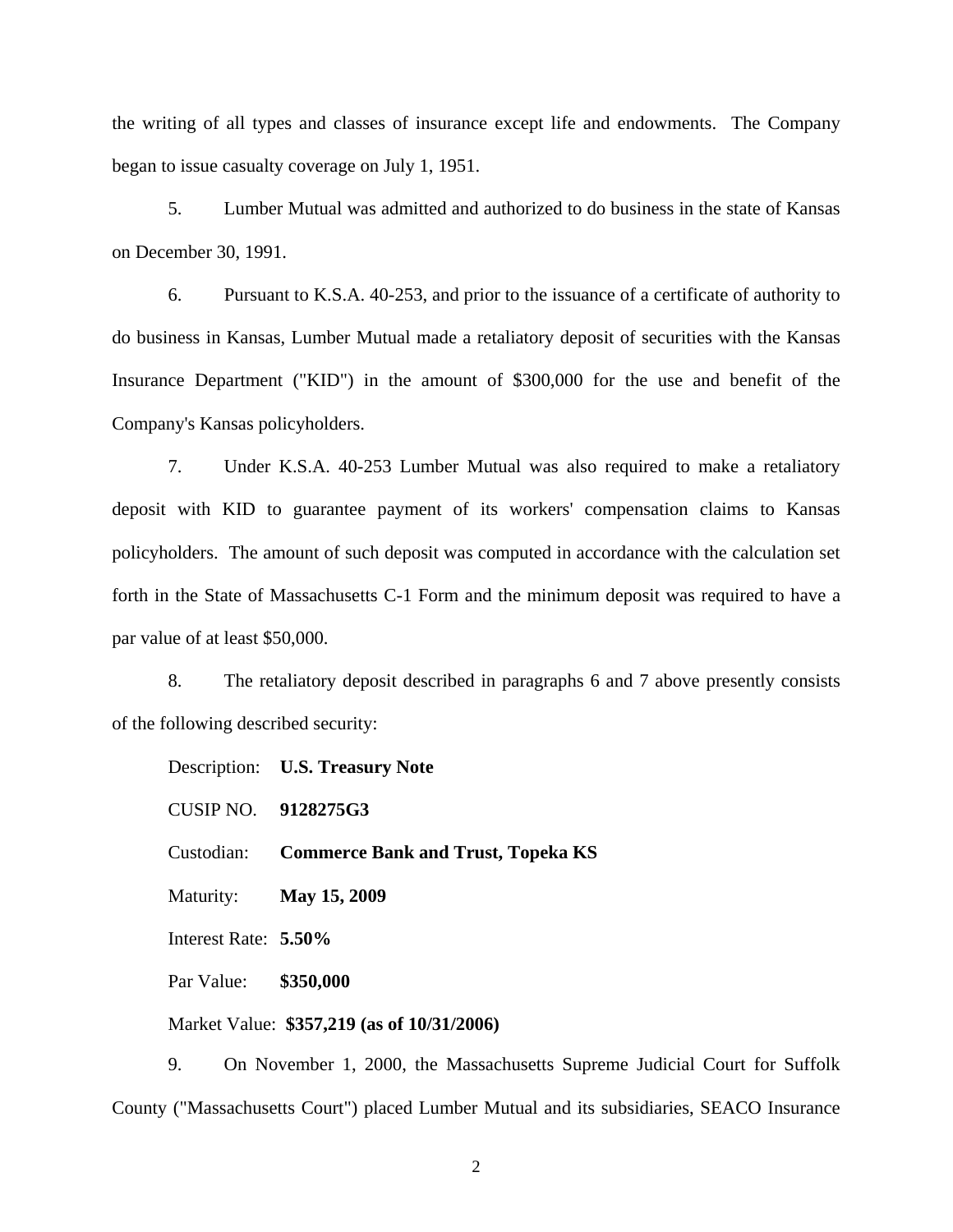Company ("SEACO") and North American Lumber Insurance Company ("NALIC"), into rehabilitation and appointed the Commissioner of Insurance of the Commonwealth of Massachusetts ("Massachusetts Commissioner" or "Receiver") to act as receiver for the company for purposes of its rehabilitation.

 10. The Massachusetts Court also approved the cancellation of all policies of insurance issued by Lumber Mutual, SEACO and NALIC as of 12:01 a.m. on January 1, 2001, thereby placing all three companies in "run-off" mode.

 11. As of June 30, 2006 Lumber Mutual's statutory capital and surplus was \$5,049,658.

 12. Since all three companies have continued to meet all financial obligations to their policyholders and other creditors in the normal course of business, no determination of insolvency has been made by the Massachusetts Court, and therefore the guaranty fund system has not been triggered. The inventory of pending claims for the companies has been reduced from approximately 7,200 on November 1, 2000 to 456 as of March 31, 2006. Based on information provided by the Receiver it appears there are no outstanding claims pending for Kansas policyholders.

 13. On May 2, 2006 the Massachusetts Commissioner, in her capacity as Receiver for Lumber Mutual and its subsidiaries, requested that KID release the retaliatory deposit held in trust on behalf of the Company's Kansas policyholders to assist in a successful run-off of the Company's insurance business.

 14. On October 12, 2006 a representative of the Kansas Guaranty Association advised KID that since no determination of insolvency has been made by the Massachusetts Court and the provisions of the Kansas Insurance Guaranty Association Act, K.S.A. 40-2901, *et seq*., have

3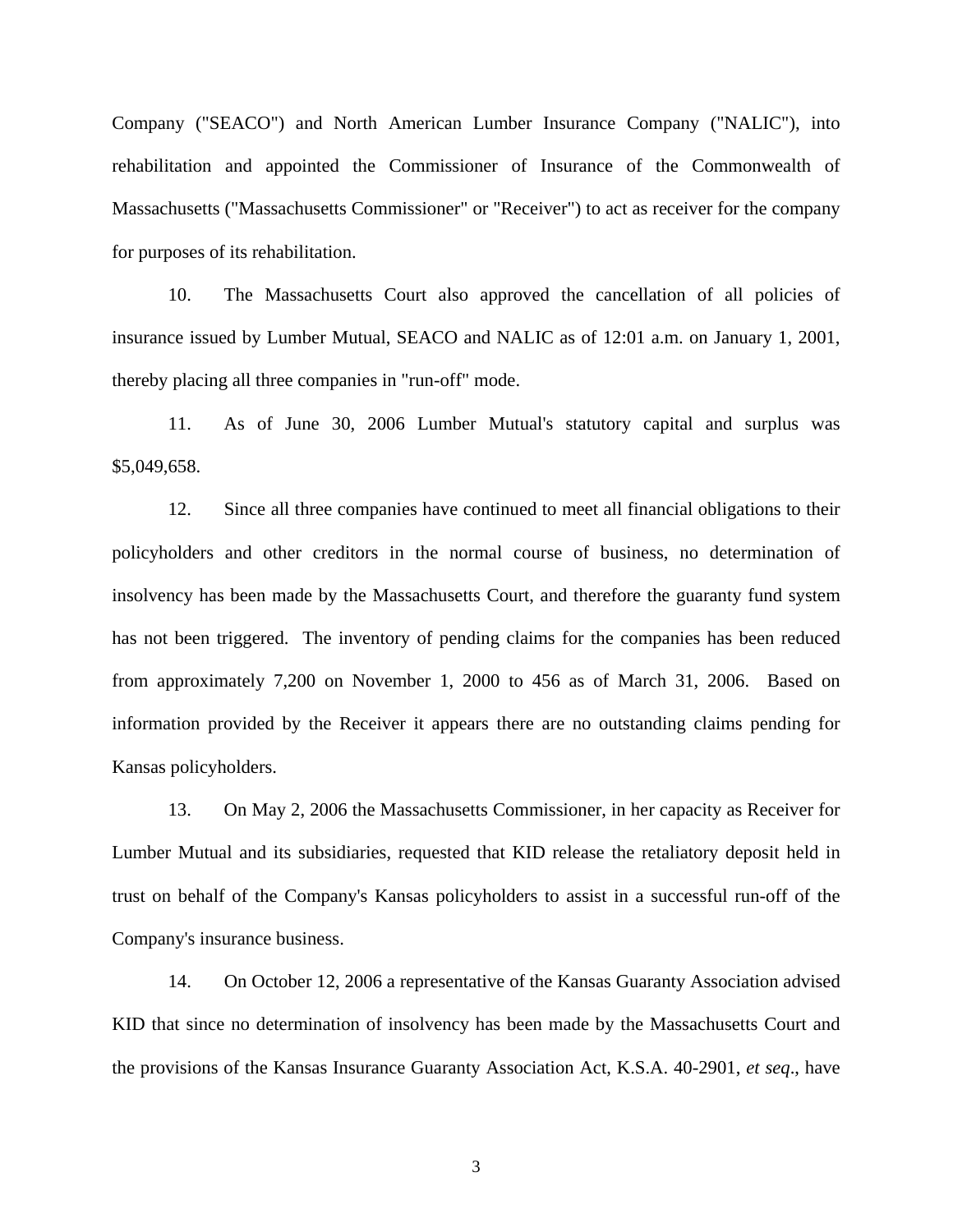not been triggered, the Association has no objection to the release of the retaliatory deposit held by KID to the Receiver.

# **CONCLUSIONS OF LAW**

15. K.S.A. 40-253 states, in part, as follows:

Whenever the existing or future laws of any other state or country shall require from insurance companies . . . organized under the laws of this state, applying to do business in such other state . . . any deposit of securities in such state . . . for the protection of policyholders therein . . . greater than the amount required for such purpose from insurance companies . . . of other states by the then existing laws of this state, then, and in every case, all companies . . . of any such state . . . doing business in this state shall make the same deposit, for a like purpose, with the commissioner of insurance of this state, and pay to the commissioner of insurance . . . an amount equal to the amount of such charges and payments imposed by the laws of such other state . . .

16. K.S.A. 40-229a states, in part, as follows:

(a) All cash, securities . . . or other assets deposited with the commissioner of insurance pursuant to the provisions of the insurance code of the state of Kansas shall be deposited with any Kansas financial institution acceptable to the commissioner through which a custodial or controlled account, a joint custody receipt arrangement or any combination of these or other measures that are acceptable to the commissioner is used. All such deposits shall be held by such financial institution on behalf of the commissioner in trust for the use and benefit of such company and such company's policyholders and creditors. *Such assets shall be released from such deposits only upon written approval of the commissioner. . . . (Emphasis added).* 

 17. Based on the Findings of Fact enumerated in paragraphs 1 through 14 above, the retaliatory deposit held by KID in trust for the benefit of the policyholders of Lumber Mutual should be released to the Commissioner of Insurance of the Commonwealth of Massachusetts, in her capacity as Receiver, for the use and benefit of all of the Company's policyholders and/or creditors.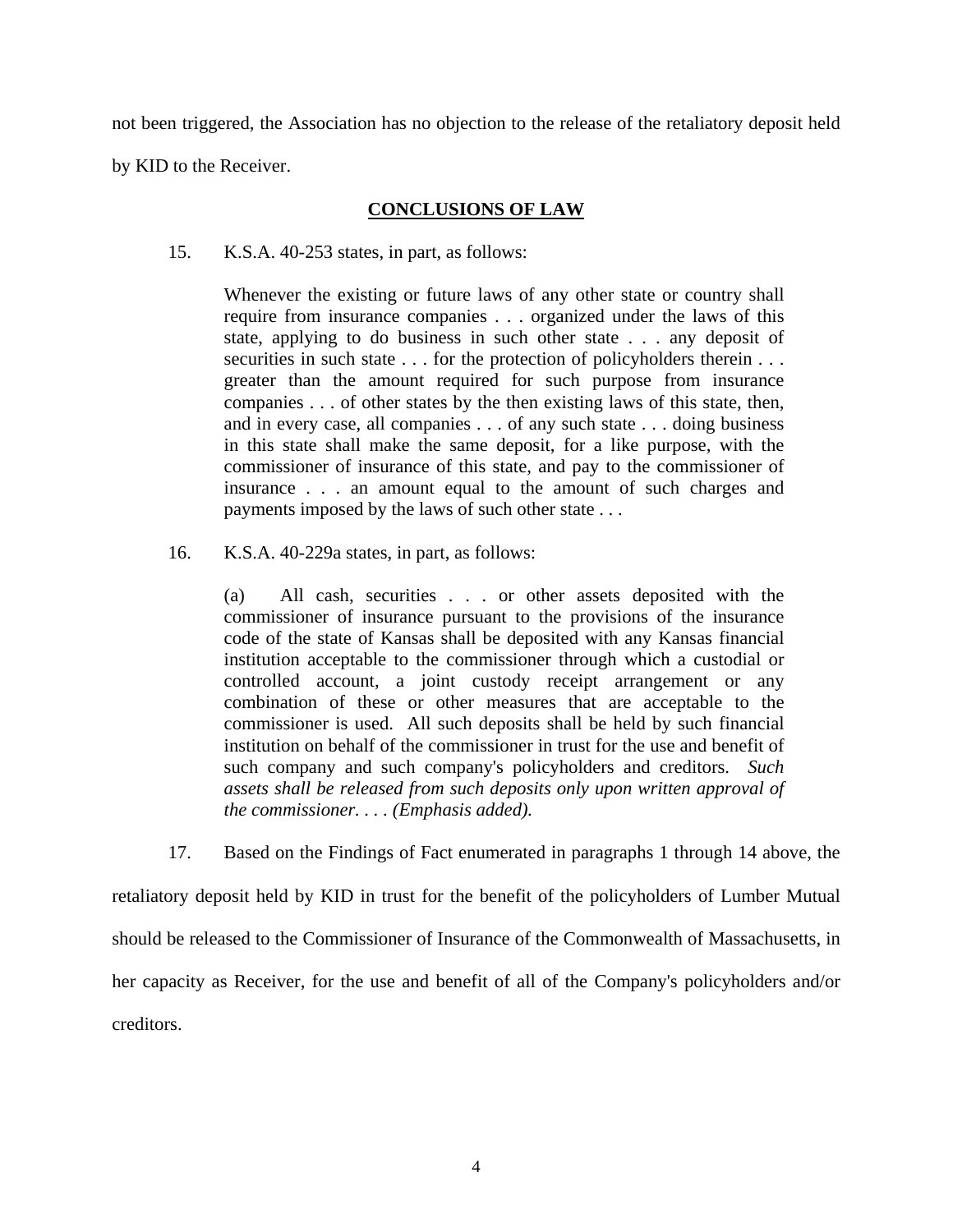**IT IS THEREFORE ORDERED BY THE COMMISSIONER OF INSURANCE THAT:** 

 1. As of the date of this Order, Lumber Mutual Insurance Company is prohibited from writing any policies of insurance in Kansas.

 2. Pursuant to the authority granted to the Commissioner in K.S.A. 40-229a, the retaliatory deposit held by the Kansas Insurance Department, in trust and for the benefit of the policyholders of Lumber Mutual Insurance Company, shall be released to the Commissioner of Insurance of the Commonwealth of Massachusetts, in her capacity as Receiver for Lumber Mutual and its subsidiaries, within fifteen (15) days from the date of this Order.

 3. The Receiver shall maintain custody and control over the retaliatory deposit and use it in furtherance of the rehabilitation of Lumber Mutual consistent with the law of Massachusetts and any and all orders issued by the Massachusetts Supreme Judicial Court for Suffolk County.

 4. The Commissioner of Insurance retains jurisdiction over this matter to issue any and all further Orders deemed appropriate or to take such further action as necessary to dispose of this matter.

IT IS SO ORDERED THIS 14<sup>th</sup> DAY OF NOVEMBER 2006, IN THE CITY OF **TOPEKA, COUNTY OF SHAWNEE, STATE OF KANSAS.** 



 \_/s/ Sandy Praeger\_\_\_\_\_\_\_\_\_\_\_\_\_\_\_\_\_\_\_\_\_ Sandy Praeger Commissioner of Insurance

 $BY:$  /s/ John W. Campbell John W. Campbell General Counsel

5